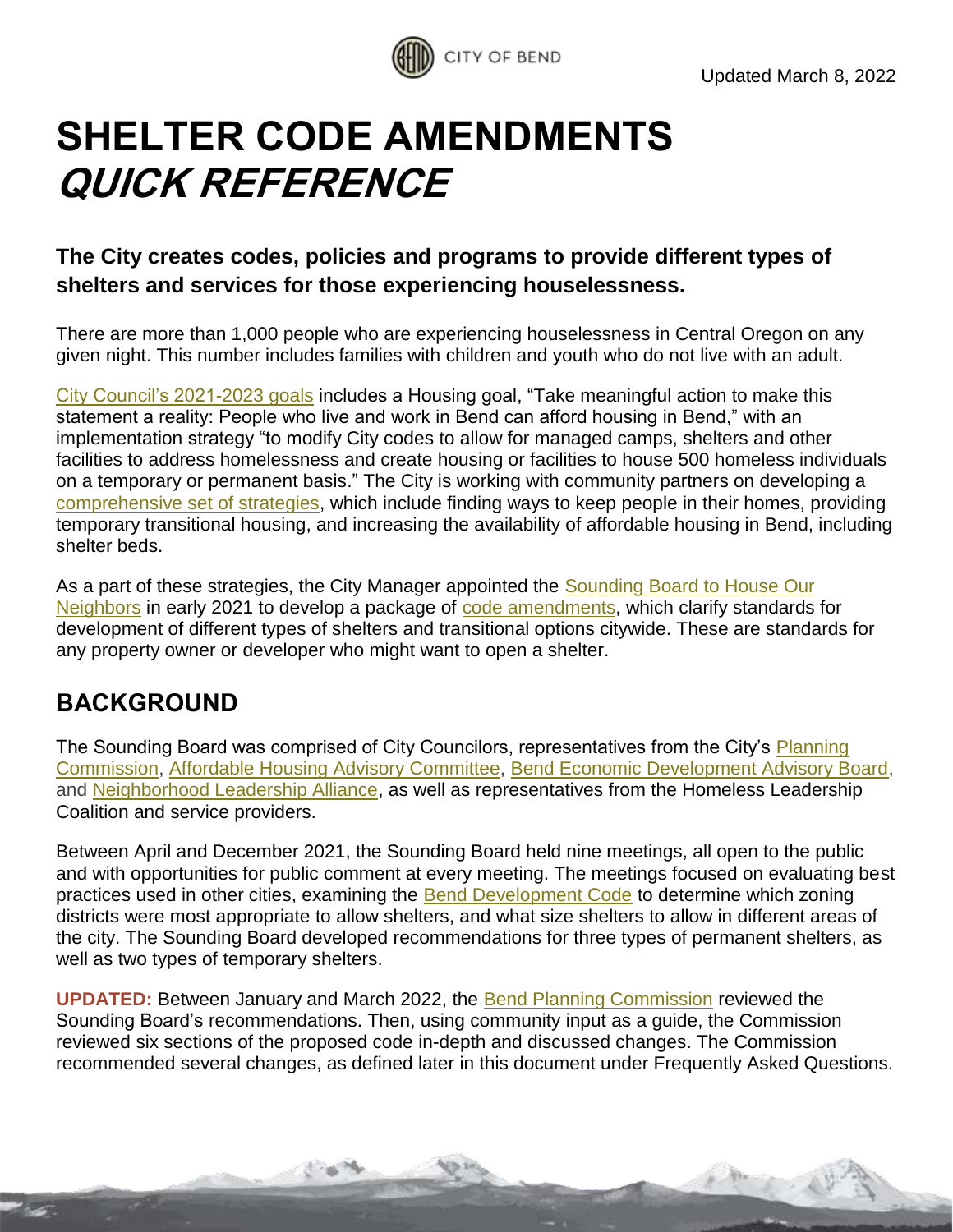

# **FREQUENTLY ASKED QUESTIONS**

#### *Why did the Sounding Board need to develop these code amendment recommendations?*

The current standards don't provide certainty for neighbors, or any guarantees on the maximum size or duration of a shelter. The Bend Development Code regulations treat shelters as "Temporary Housing," which are permitted or conditionally permitted in a number of zoning districts. The current code standards needed updating, including parking, screening, and management of a facility. Additionally, there are currently no maximums for the number of rooms or units that can be provided through the temporary housing regulations.

The Oregon Legislature passed several bills to allow homeless shelters to be easily sited in cities. These laws have expiration dates, however, and in order to provide longer-term solutions, the Bend City Council directed staff to review the City's own Development Code standards for shelters. In addition to "Temporary Housing", the City has always authorized temporary shelters, such as for winter weather, heat, or smoke, through an emergency declaration by the City Manager. This method is not a sustainable way to provide more shelter beds, and does not adequately help those experiencing houselessness. Additionally, there is no land use review, development standards, or management requirements incorporated with the emergency order process. The current code also allows placement of a manufactured home on a residential property for "Medical Hardship" housing. This type of housing has not been widely used.

### *What is included in the package of Shelter Code amendments?*

The Shelter Code amendments propose three permanent shelter types- Outdoor, Multi-Room, and Group Shelters, and two temporary shelter types- a Temporary Shelter, and a provision for Hardship Housing, which replaces the existing Medical Hardship Housing mentioned above.

The standards vary by each of the City's zoning districts, and also provide regulations for the number of units permitted, parking, management, and other site standards. [View the proposed Shelter Code here.](https://www.bendoregon.gov/home/showpublisheddocument/52591/637828576949170000)

### *How were the final Shelter Code recommendations determined by the Sounding Board?*

The Sounding Board examined best practices in other cities across the Northwest, and consulted local service providers to develop the draft code language, which was finalized on Dec. 15, 2021. As part of public review process for the amendments, staff used an interactive "StoryMap" survey that explained each of the proposed shelter types and asked for specific feedback on the Shelter Code provisions. Over the three-week period the survey was open, over 2,500 people viewed the StoryMap pages, and 868 people completed the entire survey and questions.

This [Sounding Board memo](https://www.bendoregon.gov/home/showpublisheddocument/51890/637769746790930000) summarizes the results of the survey.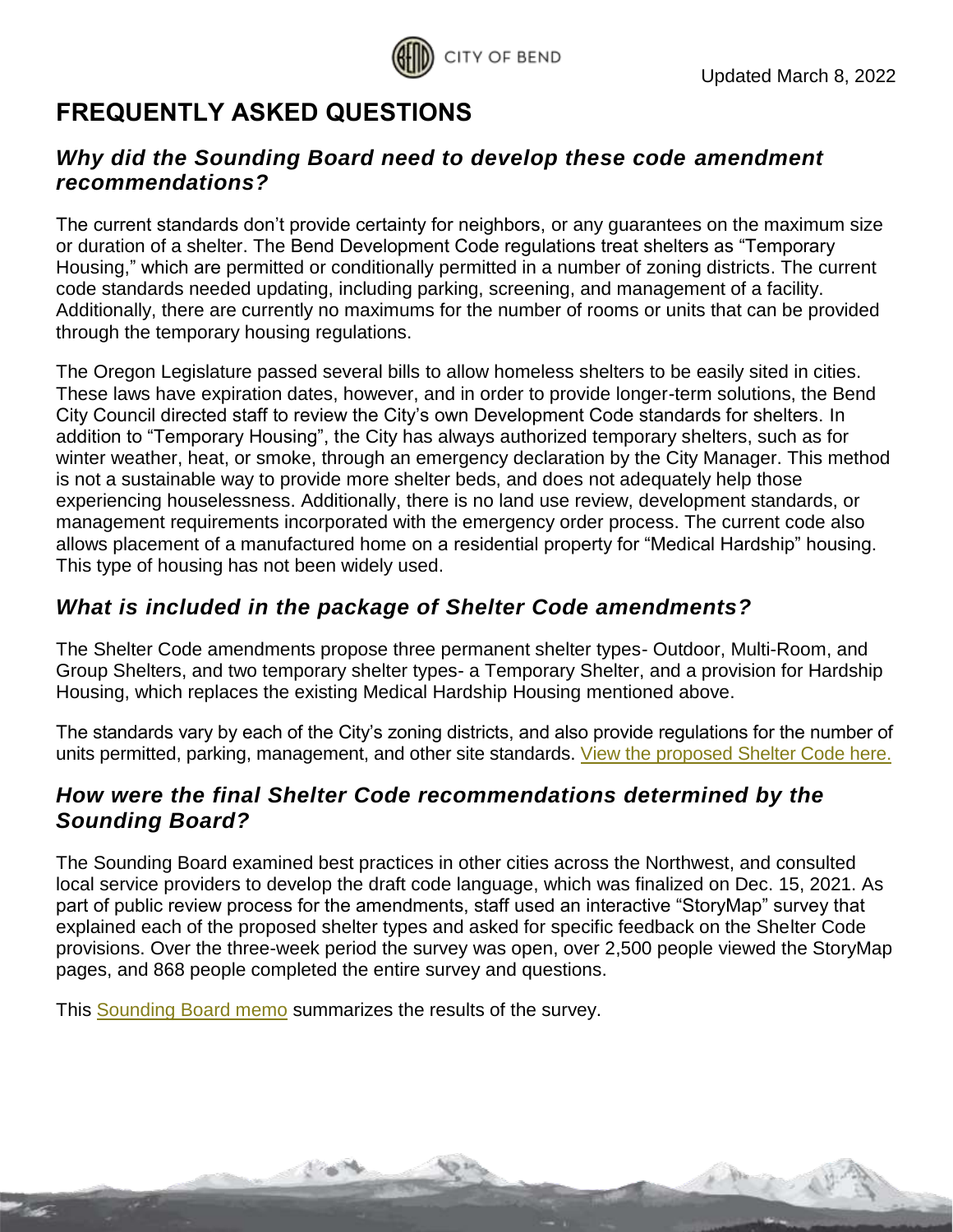

#### *Following the survey, what input from the public was incorporated in the final Sounding Board recommendations? How did that change from what had originally been proposed?*

The Sounding Board considered input from the survey and public comment at their Nov. 10 meeting, and adjusted their recommendations for the two temporary shelter types to:

- 1. Temporary Shelter: Provide neighbors with greater assurance that Temporary Shelters will be managed by requiring that a Temporary Shelter (one allowed for a maximum of 180 days) be associated with a public or institutional use when in any residential zoning district. Temporary shelters are also required to comply with the management requirements required of permanent shelters.
- 2. Hardship Housing: Limit the permitted duration of Hardship Housing (allows a property owner to have a manufactured home or RV on their property for a person who is otherwise homeless) to 180 days, with the ability to renew three times, for a total maximum duration of two years. Initially, the Sounding Board recommended that Hardship Housing be permitted for one year, and an ability to renew meant a total time period of three years (note that this recommendation was subsequently reviewed and changed by the Planning Commission. See the next question for more information.).

### **UPDATED:** *What changes did the Planning Commission make to the proposed code amendments, following the public hearings process?*

The Commission's deliberations centered around the public input received on six sections of the code that were of community interest. The Commission recommended changes in four sections of the code. In addition to small clarifications to the proposed code, the notable changes are:

- 1. **Limitations on Hardship Housing.** Hardship Housing is a proposed temporary shelter option that would allow property owners to place an RV, mobile or other manufactured home on residential property for people who lack housing, including during situations such as a medical emergency or disaster that resulted in the loss of their home. Tents, yurts, or similar structures would not be allowed on individual residential lots for this use (this is unchanged from the Sounding Board recommendation).
	- $\circ$  The Commission recommended that the temporary use permit not exceed 18 months and then the property would not be eligible for another hardship housing permit again for one year. The proposed code from the Sounding Board had limited the permit to six months with opportunity to renew up to three times for a total of two years.
	- $\circ$  The Commission recommended that the code clarify that payment of any fee, rent or other monetary charge is prohibited with the exception of payment for increased utilities or costs incurred to the property owner. The code as proposed by the Sounding Board had limited Hardship Housing from being used as a Short-Term Rental but did not prohibit payment to the property owner for long-term stays.
	- o The Commission recommended that applications include the signature of the property owner, the responsible party utilizing the Hardship Housing, and the nature of the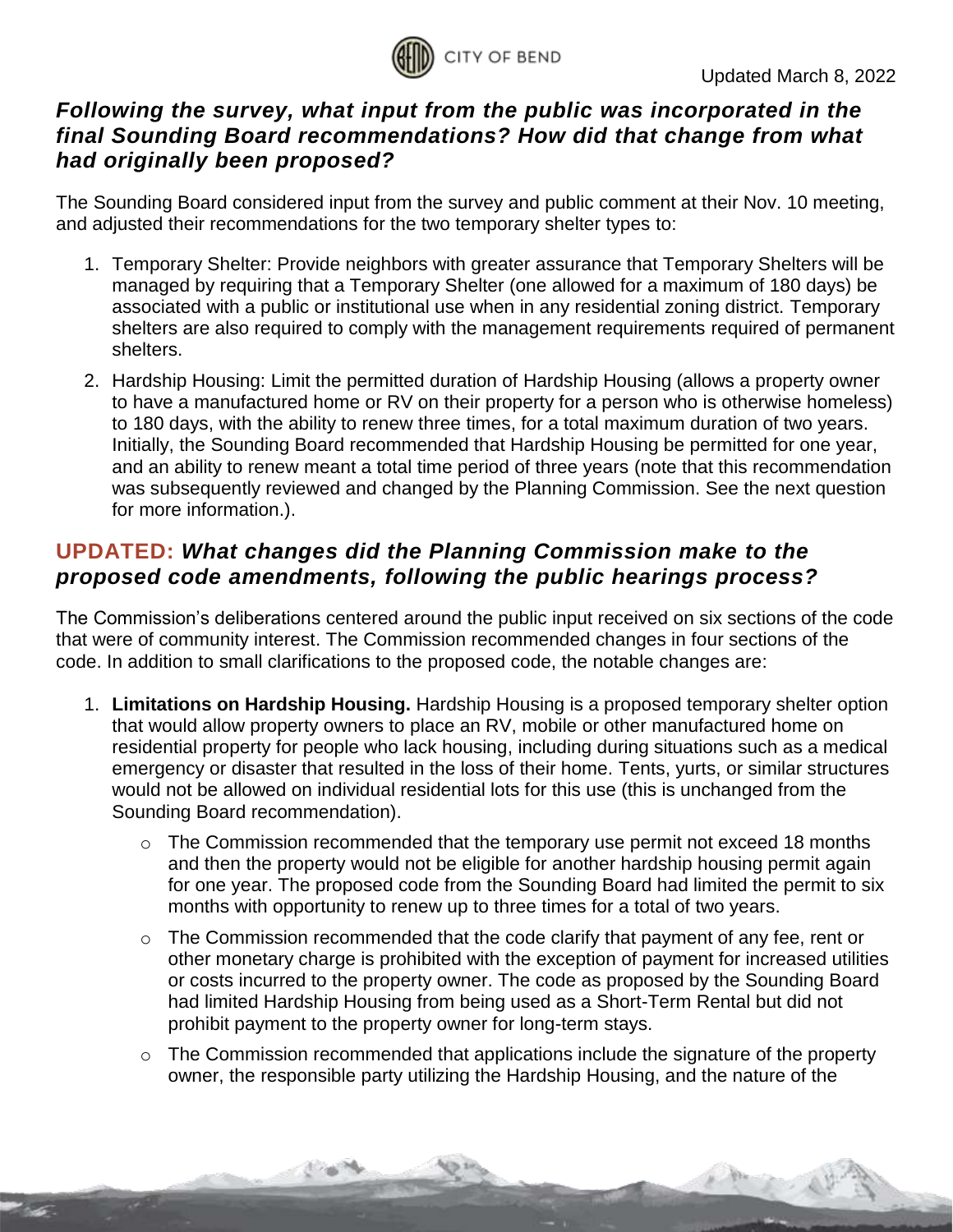

hardship. The code as proposed by the Sounding Board did not include requirements for collection of this information in the permit application for Hardship Housing.

- 2. **Clarifying Good Neighbor Guidelines.** Good Neighbor Guidelines are agreements between shelter operators and their shelter clients about how the shelter will be managed.
	- o The Commission recommended that Good Neighbor Guidelines must include items addressing rules for shelter use, facility operations and maintenance, and safety and security for both temporary and permanent shelters. The code proposed by the Sounding Board did not outline required items to be included in these agreements.
- 3. **Special considerations for outdoor shelter locations.** 
	- o The Commission added guidelines for outdoor shelters, recommending that they will not be allowed in residential zones unless they are located on a site with a permitted public or institutional use (as defined in the Bend Development Code: places of worship, clubs, government offices, libraries, parks, schools, and cemetery, childcare facility, hospital).
	- o The Commission added a requirement that the application for outdoor shelters include written documentation from Bend Park and Recreation and Bend-La Pine School Districts indicating the applicant had met with the Districts to discuss the proposed shelter, providing them with an opportunity to review the proposal.
- 4. **Requiring storage for shelters.** The Commission recommended that secure storage areas be provided for shelters. The proposed code did not require storage for shelters.

#### *What other shelters are currently operating? How many new shelters can we expect from the Shelter Code amendments?*

The only new shelters to open or begin construction in the past several years have been with onetime infusions of funds and code amendments, including:

- Central Oregon Villages (10 beds) and St. Vincent DePaul (12 beds) developed under House Bill [4212](https://olis.oregonlegislature.gov/liz/2020S1/Measures/Overview/HB4212) (now expired);
- Warming Shelter/Navigation Center (80 beds) developed under [House Bill](https://olis.oregonlegislature.gov/liz/2021R1/Measures/Overview/hb2006) 2006. The City purchased the building with federal American Rescue Plan Act (ARPA) funds, shelter operations were funded with a one-time Coronavirus Aid, Relief, and Economic Security Act (CARES) expansion of the existing Community Development Block Grant (CDBG) funds, and one-time state navigation center funds, among other potentially recurring sources;
- Project Turnkey on Division Street (28 rooms) developed under [House Bill](https://olis.oregonlegislature.gov/liz/2021R1/Measures/Overview/HB3261) 3261. The City purchased with [Project Turnkey](https://oregoncf.org/community-impact/impact-areas/housing-stability/project-turnkey/) funds awarded by the State.

The CARES-CDBG and Turnkey funds are now exhausted, House Bill 4212 expired, and House Bill 2006 expires in June 2023 (**UPDATED:** extended from a 2022 expiration date by the Oregon legislature). As part of its 2021-2023 Council goals and implementation strategies, the City Council requested local code amendments to fill the gap left by these expiring statewide bills.